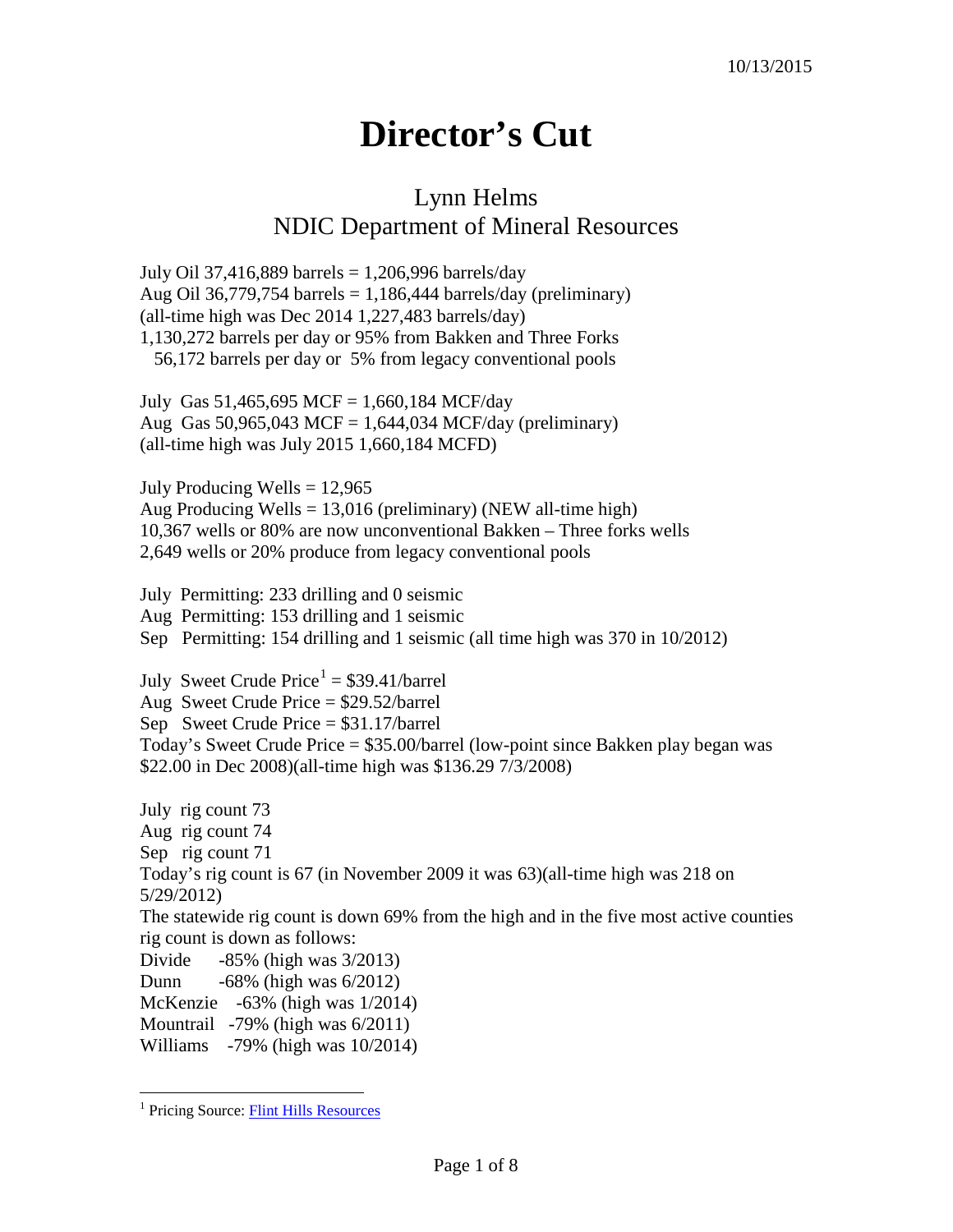## Comments:

The drilling rig count increased 1 from July to August, decreased 3 from August to September, and dropped 4 more this month. Operators are now committed to running fewer rigs than their planned 2015 minimum as drill times and efficiencies continue to improve and oil prices continue to fall. This has resulted in a current active drilling rig count of 10 to 15 rigs below what operators indicated would be their 2015 average if oil price remained below \$65/barrel. The number of well completions fell from 119(final) in July to 115(preliminary) in August. Oil price weakness now anticipated to last well into next year is the main reason for the continued slow-down. There was one significant precipitation event in the Minot area, 6 days with wind speeds in excess of 35 mph (too high for completion work), and no days with temperatures below -10F.

Over 98% of drilling now targets the Bakken and Three Forks formations.

At the end of August there were an estimated 993 wells<sup>[2](#page-1-0)</sup> waiting on completion services, 79 more than at the end of July.

Crude oil take away capacity depends on rail deliveries to coastal refineries to remain adequate.

The drop in oil price associated with anticipation of lifting sanctions on Iran and a weaker economy in China is leading to further cuts in the drilling rig count. Utilization rate for rigs capable of 20,000+ feet is about 40% and for shallow well rigs (7,000 feet or less) about 20%.

Drilling permit activity decreased sharply from July to August but stabilized from August to September as operators continued to position themselves for low 2016 price scenarios. Operators already have a significant permit inventory should a return to the drilling price point occur in the next 12 months.

The number of rigs actively drilling on federal surface in the Dakota Prairie Grasslands is unchanged at 0.

<span id="page-1-0"></span> <sup>2</sup> Disclaimer: The number of wells waiting on completions is an estimate on the part of the director based on idle well count and a typical five year average. Neither the State of North Dakota, nor any agency officer, or employee of the State of North Dakota warrants the accuracy or reliability of this product and shall not be held responsible for any losses caused by this product. Portions of the information may be incorrect or out of date. Any person or entity that relies on any information obtained from this product does so at his or her own risk.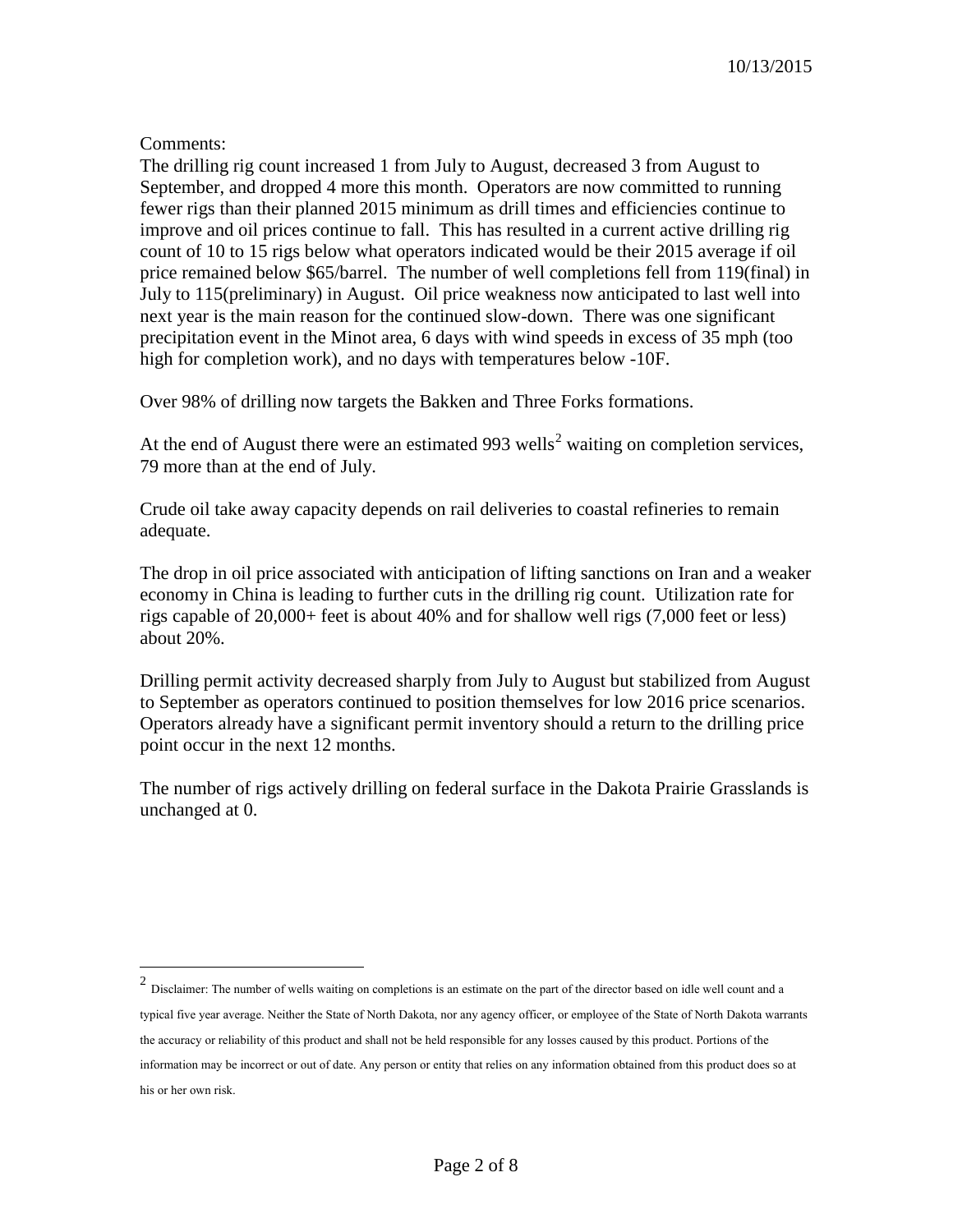Activity on the Fort Berthold Reservation is as follows<sup>[3](#page-2-0)</sup>: 9 drilling rigs (2 on fee lands and 7 on trust lands) 204,917 barrels of oil per day (124,840 from trust lands & 80,078 from fee lands) 1,394 active wells (946 on trust lands & 448 on fee lands) 126 wells waiting on completion 522 approved drilling permits (340 on trust lands & 182 on fee lands) 1,811 additional potential future wells (1,047 on trust lands & 764 on fee lands)

Seismic activity is limited to 5 micro-seismic arrays for monitoring and optimizing hydraulic fracturing. There are 5 surveys active/recording, 0 remediating, 0 suspended, and 3 permitted.

North Dakota leasing activity is limited to renewals and top leases in the Bakken - Three Forks area.

US natural gas storage is now 4.5% above the five-year average indicating stable to slightly higher prices in the future. North Dakota shallow gas exploration could be economic at future gas prices, but is not at the current price. The operator of the exploration well (file 27235) in Emmons County has received Temporary Abandoned status on 8/31/15 and cancelled all other permits in the area. The well appears to contain 2 pay sections totaling about 80 feet thick with very good gas shows.

The price of natural gas delivered to Northern Border at Watford City is down \$0.40 to \$1.90/MCF. This results in a current oil to gas price ratio of 18 to 1. The percentage of gas flared was unchanged at 20%. The Tioga gas plant was up slightly to 92% of capacity. Even though the expansion of gas gathering from south of Lake Sakakawea was approved, the approval came too late for the 2015 construction season, resulting in a 1 year delay. The August Bakken capture percentage was 80% with the daily volume of gas flared from July to August up 9.5 MMCFD. The historical high flared percent was 36% in 09/2011. Gas capture statistics are as follows: Statewide 80% Statewide Bakken 80% Non-FBIR Bakken 81% FBIR Bakken 77%

 Trust FBIR Bakken 77% Fee FBIR 80% January – December 2015 capture target=77% April 2016 – October 2016 capture target=80% November 2016 - October 2018 capture target=85% November 2018 - October 2020 capture target=88% After October 2020 capture target=91%

<span id="page-2-0"></span> <sup>3</sup> Numbers have been amended to reflect a correction to our dataset.Please see all amendments at the end of the document. We apologize for any inconvenience.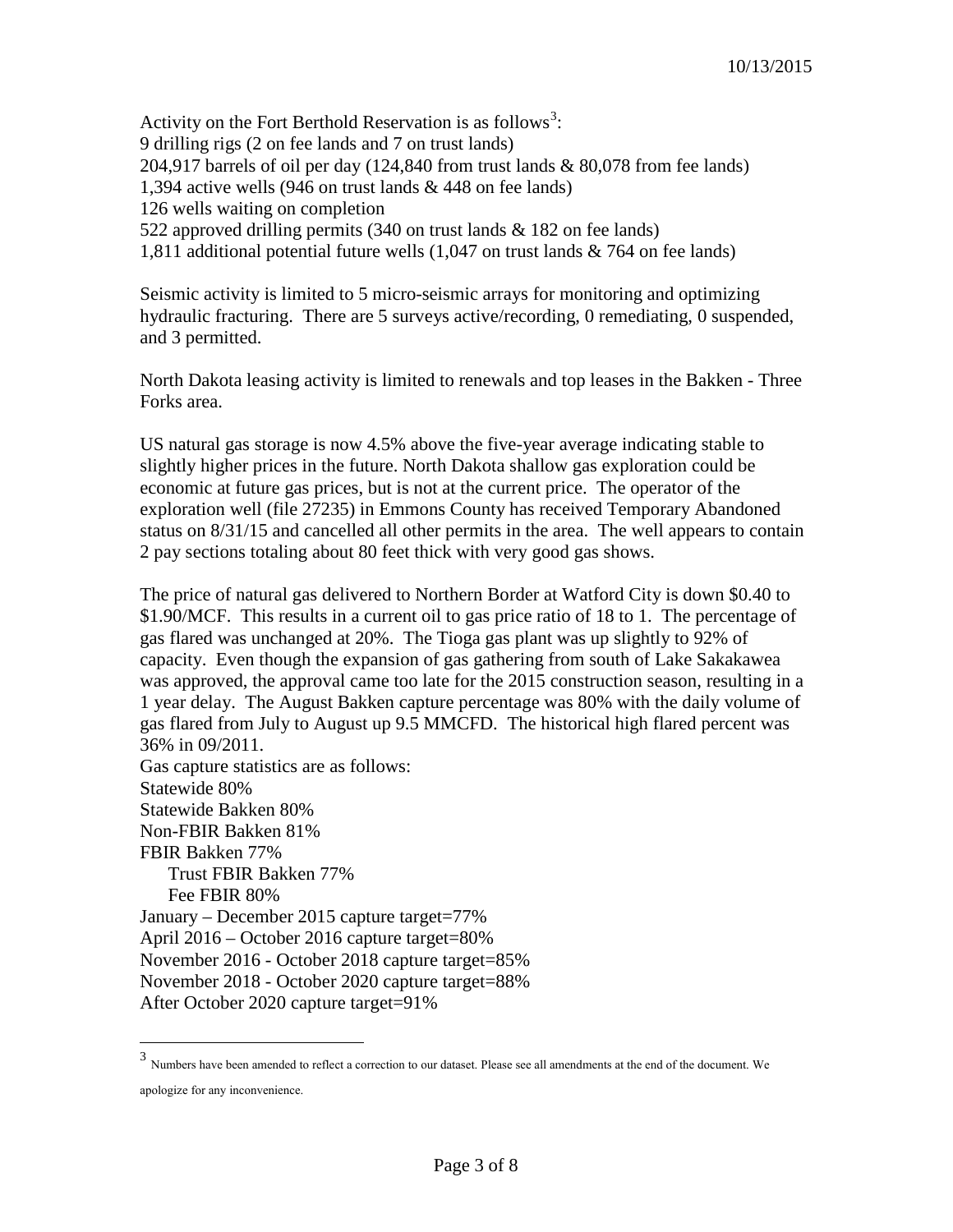The North Dakota Legislature passed HB1432 which sets up a council to address Clean Water Act, Safe Drinking Water Act, Clean Air Act, and Endangered Species Act issues:

**BLM** has published a new final rule to revise Onshore Order 4. The proposed rule would replace Onshore Oil and Gas Order Number 4 (Order 4), which sets minimum standards for the measurement of oil. Order 4 has not been updated since 1989, and does not reflect modern industry practices or standards. The proposed rule may be viewed online at [www.regulations.gov](http://www.regulations.gov/)

Comments on the proposed rule must be submitted by November 30, 2015 through one of the following methods:

Federal eRulemaking Portal: [http://www.regulations.gov](http://www.regulations.gov/) Follow the instructions at this Web site.

Mail: U.S. Department of the Interior, Director (630), Bureau of Land Management, Mail Stop 2134 LM, 1849 C Street NW, Washington, DC 20240 Attention: Regulatory Affairs.

Personal/messenger delivery: Bureau of Land Management, 20 M. Street SE, Room 2134 LM, Attention: Regulatory Affairs, Washington, DC 20003.

**BLM** released a proposed rule on  $10/2/15$  to update and replace its regulations (Onshore order 5) governing the measurement of natural gas produced from onshore Federal and Indian leases. The requirements contained in the proposed rule reflect advances in measurement technology and critical updates in industry standards and practices. It also responds directly to concerns from the Government Accountability Office (GAO), the Department of the Interior's Office of Inspector General, and Secretary's Subcommittee on Royalty Management, that the BLM's existing rules do not provide adequate assurance that gas production on public and Indian lands is being accounted for in a way that ensures that all royalties are accurately tracked and paid. The proposed rule that would replace Onshore Order 5 may be viewed online at [www.blm.gov](http://www.blm.gov/) Comments on the proposed rule must be submitted within 60 days following publication in the Federal Register through one of the following methods: Federal eRulemaking Portal: [http://www.regulations.gov](http://www.regulations.gov/) Follow the instructions at this Web site.

Mail: U.S. Department of the Interior, Director (630), Bureau of Land Management, Mail Stop 2134 LM, 1849 C Street NW, Washington, DC 20240 Attention: Regulatory Affairs.

Personal/messenger delivery: Bureau of Land Management, 20 M. Street SE, Room 2134 LM, Attention: Regulatory Affairs, Washington, DC 20003.

**BLM** has started the process of new venting and flaring regulations with input sessions in Denver, Albuquerque, Dickinson, and Washington, DC. [NDIC comments](http://www.nd.gov/ndic/ic-press/BLM-comments-140509.pdf)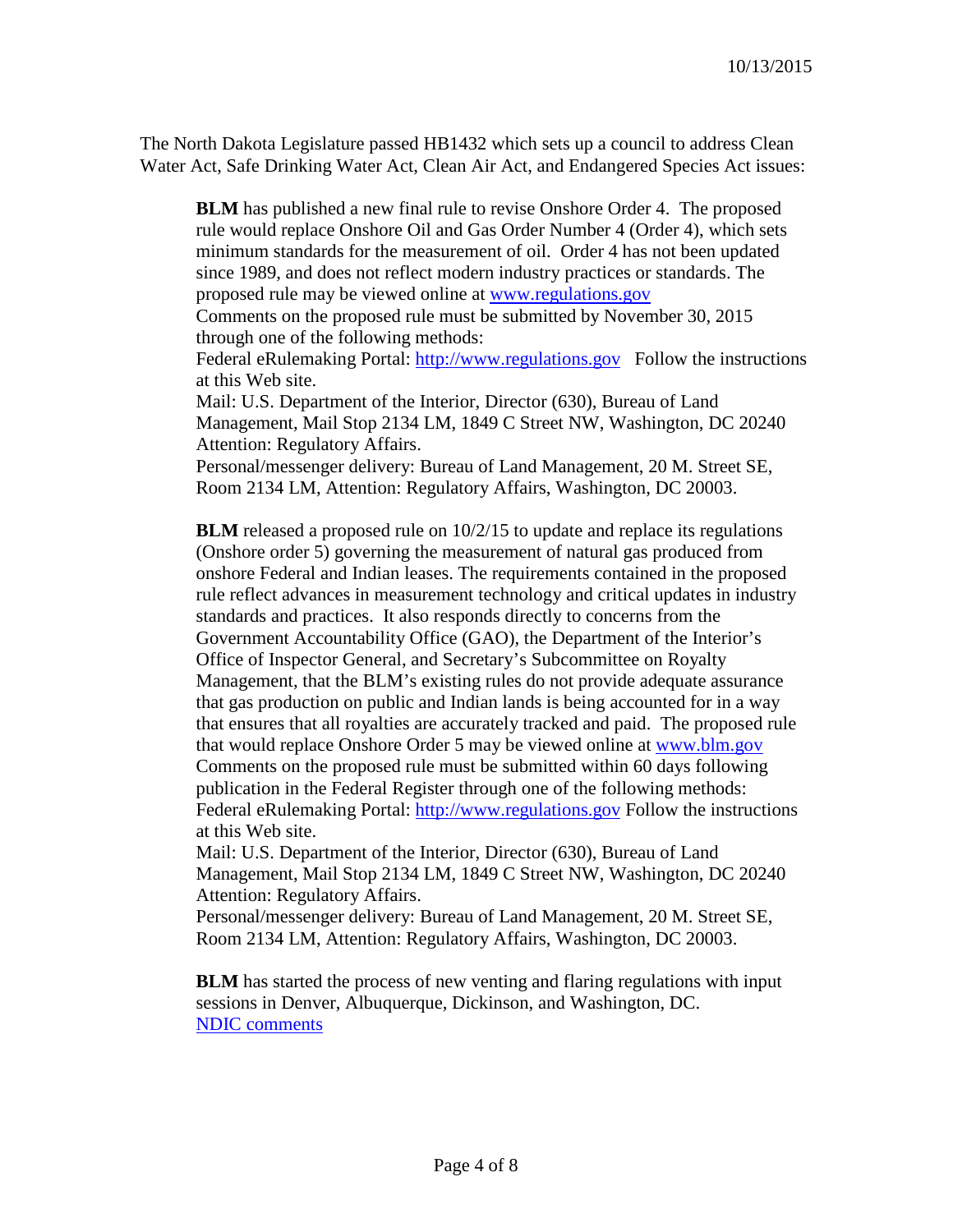**BLM** revised final regulations for hydraulic fracturing on federal and Indian lands were published in the CFR on 3/26/15 and they were scheduled to go into effect 6/24/15. North Dakota, Colorado, Utah, Wyoming, Western Energy Alliance, and IPAA filed for a preliminary injunction to prevent the rules going into effect until the case is settled. Following a lengthy hearing in Casper, Wyoming on Aug 23, the court issued a stay on the rules. On 9/30/15 the court granted the preliminary injunction, preventing the rules from being enforced until litigation on the rule is final. Injunction applicants have until 10/16/15 to file motions regarding the BLM administrative record. [NDIC comments](http://www.nd.gov/ndic/ic-press/BLM-comments-120625.pdf)

**BLM** has published a new final rule to revise Onshore Order 3. The proposed rule would change the way federal production is measured and allocated for calculation of royalties, require a federal Application for Permit to Drill (APD) even for state and private wells in a federal unit or communitized area (CA), and revise the situations in which downhole commingling of production from different leaseholds would be allowed. [NDIC comments](http://www.nd.gov/ndic/ic-press/BLM-Comments-OnshoreOrder3.pdf)

**BLM** has published the North Dakota Greater Sage-Grouse Proposed Resource Management Plan Amendment and Final EIS. Information on the plan and EIS can be found [here.](https://www.blm.gov/epl-front-office/eplanning/planAndProjectSite.do?methodName=dispatchToPatternPage¤tPageId=48797)

**EPA** on August 26, 2015 a coalition of environmental organizations filed a 60 day legal notice with the U.S. Environmental Protection Agency demanding more regulation of drilling and fracking waste. The groups are the Environmental Integrity Project, Natural Resources Defense Council, Earthworks, Responsible Drilling Alliance, San Juan Citizens Alliance, West Virginia Surface Owners Rights Organization, and the Center for Health, Environment and Justice. The groups are calling on EPA to comply with its long-overdue obligations to update waste disposal rules such as instituting stricter controls for underground injection wells, banning the practice of spreading fracking wastewater onto roads or fields, and requiring landfills and ponds that receive drilling and fracking waste to be built with adequate liners and structural integrity to prevent spills and leaks into groundwater and streams. **ND may need to intervene to prevent a sue and settle situation that would adversely impact state regulatory jurisdiction.**

**EPA** on August 18, 2015, proposed a suite of requirements to help combat climate change, reduce air pollution that harms public health, and provide greater certainty about Clean Air Act permitting requirements for the oil and natural gas industry.

The proposed actions are:

- Proposed updates to the agency's New Source Performance Standards that would set methane and VOC requirements for additional new and modified sources in the oil and gas industry;
- Draft guidelines for reducing VOC emissions from existing oil and gas sources in certain ozone nonattainment areas as well as in the mid-Atlantic and northeastern states in the Ozone Transport Region;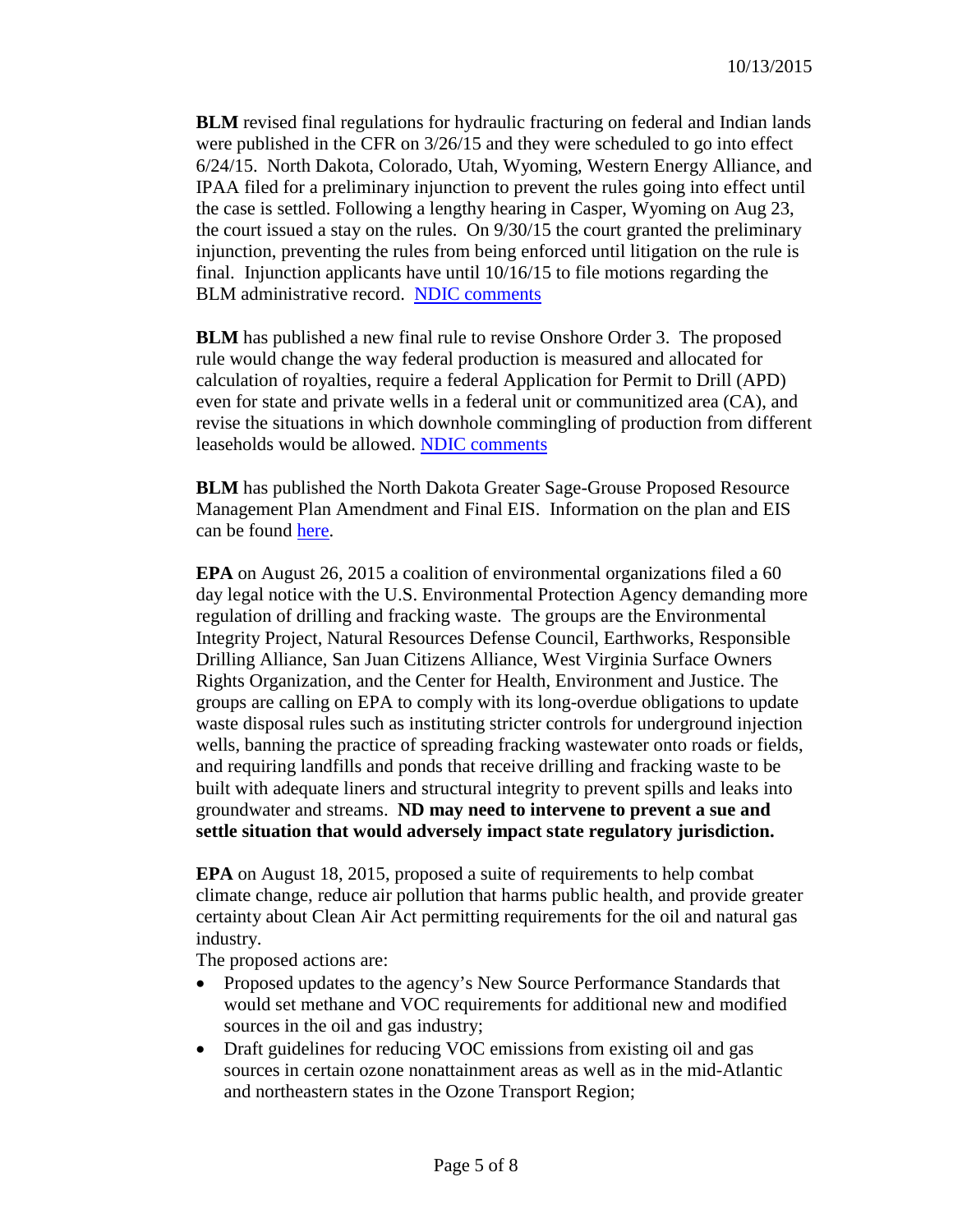- Proposed updates to the agency's air permitting rules as they apply to the oil and natural gas industry; and
- A proposed Federal Implementation Plan to implement minor New Source Review permitting in Indian country.

EPA will take written comments until November 17, 2015. Instructions for submitting comments are below. Please note that each of the proposals has a different docket number. It is important to label your comments with the correct docket number to ensure EPA receives them.

Include the docket number in the subject line if you are emailing or faxing your comments, or on the envelope if you are submitting them by mail.

Here are the docket numbers for the proposed rules and draft guidelines. Please label your comments with the appropriate docket number:

- Proposed New Source Performance Standards Docket ID number EPA-HQ-OAR-2010-0505
- Draft Control Techniques Guidelines Docket ID number: EPA-HQ-OAR-2015-0216
- Proposed Source Determination Rule Docket ID number: EPA-HQ-OAR-2013-0685
- Proposed Federal Implementation Plan for Implementing Minor New Source Review Permitting in Indian Country – Docket ID number: EPA-HQ-OAR-2014-0606

SUBMIT COMMENTS BY ANY OF THE FOLLOWING METHODS Go to [www.regulations.gov](http://www.regulations.gov/) enter the docket number in the search box and click the "Search" button. Then click a "Comment Now!" on the search results page and follow the online instructions for submitting comments.

- Send comments by e-mail to a-and-r-Docket@epa.gov Attention Docket ID No. (fill in the appropriate docket ID number)
- Fax your comments to: (202) 566-9744, Attention Docket ID. No. (fill in the appropriate docket ID number)
- Mail your comments to: Air and Radiation Docket and Information Center, Environmental Protection Agency, Mail code 28221T, 1200 Pennsylvania Ave, NW, Washington, DC 20460, Attention Docket ID No. (fill in the appropriate docket ID number)
- Deliver comments in person to: Hand Delivery: EPA Docket Center, Room 3334, EPA WJC West Building, 1301 Constitution Avenue, NW, Washington, DC 20004. Such deliveries are only accepted during the Docket's normal hours of operation, and special arrangements should be made for deliveries of boxed information.
- For tips on submitting comments, see

<http://www2.epa.gov/dockets/commenting-epadockets>

**NDIC has requested a 180 day extension of the comment period.** 

**EPA** published an advanced notice of proposed rule-making to seek comments on the information that should be reported or disclosed for hydraulic fracturing chemical substances and mixtures and the mechanism for obtaining this information. The proposed rule-making is in response to a petition from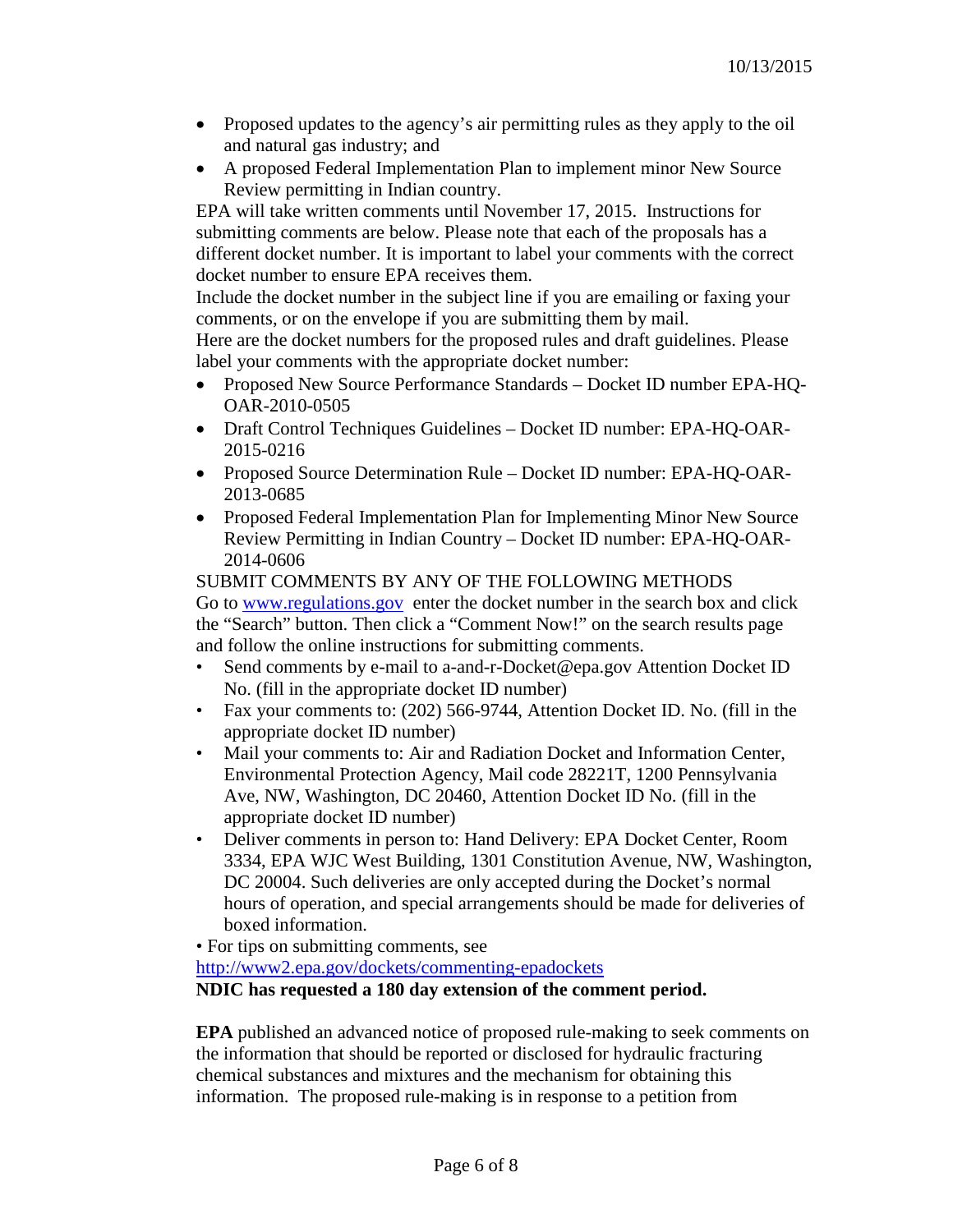Earthjustice and 114 other groups who are opposed to the use of the GWPC-IOGCC FracFocus website process of chemical disclosure and any type of trade secret protection for hydraulic fracturing fluid mixtures. These groups are requesting EPA regulation of chemical disclosure under the federal Toxic Substances Control Act. Thanks to all who provided comments in support of a "states first" policy. [NDIC comments](http://www.nd.gov/ndic/ic-press/DMR-frac714.pdf)

**EPA** Administrator, Gina McCarthy, and the Assistant Secretary of the Army (Civil Works), Jo Ellen Darcy, signed the "Waters of the United States" final rule on 05/27/2015. The final rule was published in the Federal Register Aug 29, 2015 and became effective in 37 states on August 28, 2015. North Dakota, Alaska, Arizona, Arkansas, Colorado, Idaho, Missouri, Montana, Nebraska, New Mexico, Nevada, South Dakota, and Wyoming filed a lawsuit in U.S. District Court, claiming the final rule would harm states as regulators of the waters and lands. On August 27th Federal District Judge Erickson granted a preliminary injunction preventing enforcement of the rule in the 13 states. The North Dakota case will now be subject to appeal, but no schedule has been set at this time. [NDIC](http://www.nd.gov/ndic/ic-press/WOTUS-comments.pdf)  [comments](http://www.nd.gov/ndic/ic-press/WOTUS-comments.pdf)

Texas, Mississippi and Louisiana filed a joint complaint in the U.S. District Court for the Southern District of Texas, charging that the rule is unconstitutional. Ohio and Michigan filed a complaint in the U.S. District Court for the Southern District of Ohio, alleging that the expansion of jurisdiction includes dry land. Georgia and eight other states (Alabama, Florida, Kansas, Kentucky, South Carolina, Utah, West Virginia and Wisconsin) filed suit in the U.S. District Court for the Southern District of Georgia, asking the court to vacate the rule and block its enforcement by injunction. On 10/9/15 the United States Court Of Appeals for the Sixth Circuit granted a nationwide stay of the WOTUS rule pending jurisdiction determinations.

**USFWS** has made a decision to list the Dakota Skipper and Powershiek Skipperling to receive protection under the Endangered Species Act. Additional potential listing of concern are the Rufa Red Knot, Sprague's Pipit, Greater Sage Grouse, Monarch Butterfly, Sturgeon Chub, and Sicklefin Chub.